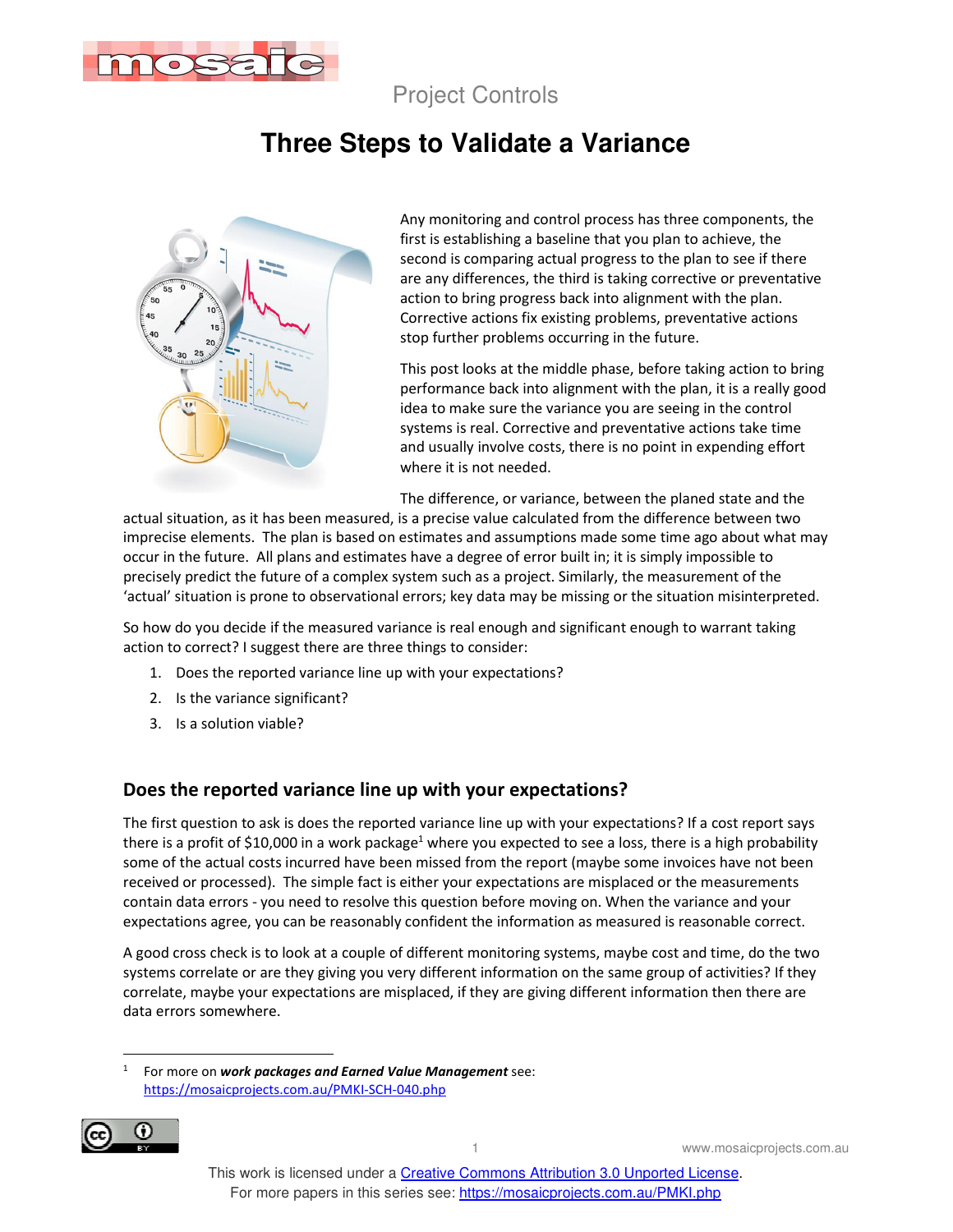## Project Controls



#### **Is the variance significant?**

The second question looks at the significance of the variance. Point measurements are prone to error simply because you have to assume a lot to record the measurement, you may be sure a 10-day activity has started, and equally sure it has not been completed but if the work is about half done should you record 40%, 50% or 60% compete? Sometimes measurements can be made of production, most of the time there is an assessment.

For example, if the predicted slippage on the completion date for a key milestone over a series of reports is 'bouncing around' any single measurement that is within the 'noise factor' is likely to be insignificant. If a series of reports showed: status at report 7 = -5 days, report 8 =  $+$  2 days, report 9 = -6 days and the current report shows -4 days it is more likely the measurement system is imprecise, than the work is failing to maintain schedule. Therefore, provided there is still a couple of weeks to go before the milestone due date, the -4 days is unlikely to warrant significant attention.

Trends on the other hand do highlight issues. If the same series of reports showed: status at report  $7 = +6$ days, report  $8 = +2$  days, report  $9 = -1$  day and the current report shows -4 days, you know the work is failing to keep up with the plan and unless action is taken the milestone will be missed. Sensible control systems have range statements that indicate the variance is too small to worry about if it is inside the allowed range, but this general rule is modified to take trends seriously and also to require action to correct negative variances close to a milestone or completion.

#### **Is a solution viable?**

This third question looks at viability. Can you actually take action to resolve the variance for a sensible cost? Some issues are simply outside of your control, for example, changes in the exchange rate can have significant cost consequences on the buy price of goods or services you are importing 'this month', but there is nothing you can do to affect the exchange rate. Risk planning and mitigation may have been able to minimize the issue in the past, but if you need the import this month, you have no option but to pay the current prices.

Other situations are simply not worth the cost. There is no point is spending another \$10,000 to correct a - \$5,000 variance. However, this decision has to take into account any effect on the client and your organization's reputation. Cost overruns are generally internal, whereas late delivery and quality issues may have a significant reputational cost affecting stakeholder perceptions of the whole organisation, that will warrant action.

Where a viable option exists to correct negative variances, corrective and preventative actions need to be planned, prioritized and implemented! There is no point wasting time on a controls system that does not generate effective controlling actions.

### **Final thoughts**

Two final thoughts:

1. First don't forget the positive variances, similar questions need to be asked, but the action is to amend the plan to lock in the gains. If your supplier is going to deliver some equipment 3 weeks ahead of schedule can you reorganize the plan to make sure the installers are available 3 weeks sooner than the original plan? If this is viable make sure it happens and you 'lock-in' a 3-week gain.



2 www.mosaicprojects.com.au